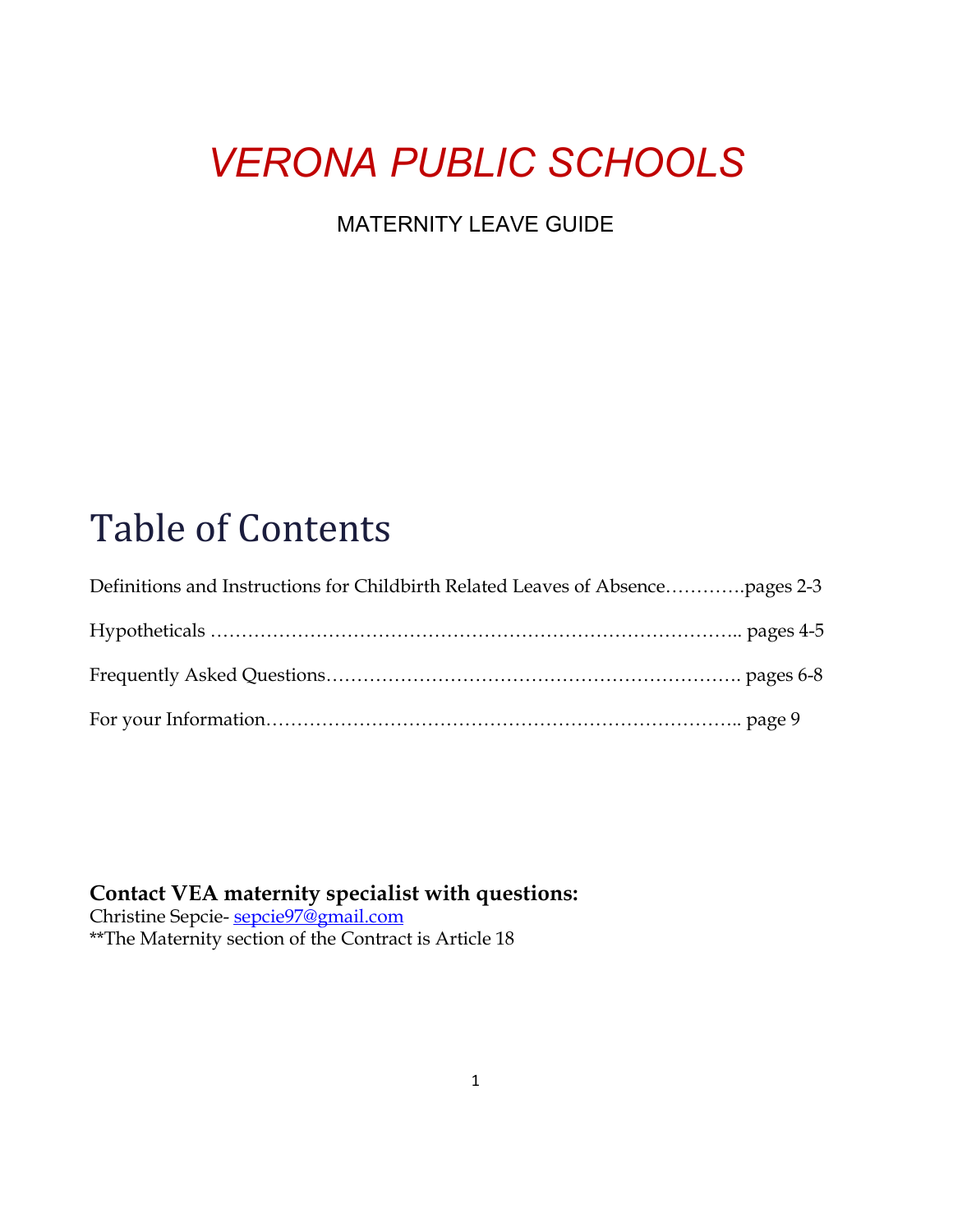## **Definitions of Leaves for childbirth and child-rearing.**

The three different leaves of absence related to your pregnancy and birth of your child are explained below. How you use them is your decision. See *visual A*.

**1. The first leave: Maternity Disability (use of unused sick time- paid by district. Health benefits undisturbed)** 

*Employee uses all or a portion of accumulated sick leave and will receive full compensation for all days so used* 

▪ Begins 30 calendar days prior to the expected delivery date and ends 30 calendar days after the date. You are legally presumed to be too disabled to work during this time period, but you can choose to work closer to your due date or return to work sooner, if you are medically able and wish to do so. If you do not have enough accumulated sick days to receive pay for all of the time when you are unable to work due to maternity disability, your leave will be without pay after your sick days are exhausted.

If you choose to take this leave, within each 30-day period, you are entitled to use 20 paid sick days, if you have that many days accumulated. You may use any remaining Family Illness days in addition to the 20 paid days *after* the birth of your child. You may use more for a longer period of time if a physician certifies that you are disabled from working for a longer time period, both before and after the birth. For example, a pregnancy complication or an extra two (2) weeks for a Caesarean delivery. However the "normal" time for disability is four (4) weeks prior to the birth and four (4) weeks after the birth.

EXAMPLE: Employee has fifty (50) accumulated sick days. The due date of the birth is November 15<sup>th</sup>. Employee counts backwards twenty (20) school days to determine the commencement date for the paid leave portion. Next, employee counts forward twenty (20) school days beyond and including the due date of November  $15<sup>th</sup>$  to determine the date of termination of the paid portion of the disability leave from the district.

\*\*The actual usage of days will likely be slightly altered based on the date the birth occurs.

#### **2. The second leave: Family Leave (according to Chapter 261.P.L. of New Jersey, 1989. Unpaid- Health benefits maintained)**

*Employee's statutory right to care for and bond with child* 

Begins when you are no longer medically disabled but wish to remain out of work to care for and bond with your new child for up to twelve (12) additional weeks. It can commence at the end of your first leave. During this time, you may qualify for state Family Leave payments (similar to unemployment benefits). These payments may last for up to six (6) weeks and will be approximately two-thirds of your weekly salary up to a maximum of approximately \$572.00 per week. To apply for these payments, you must give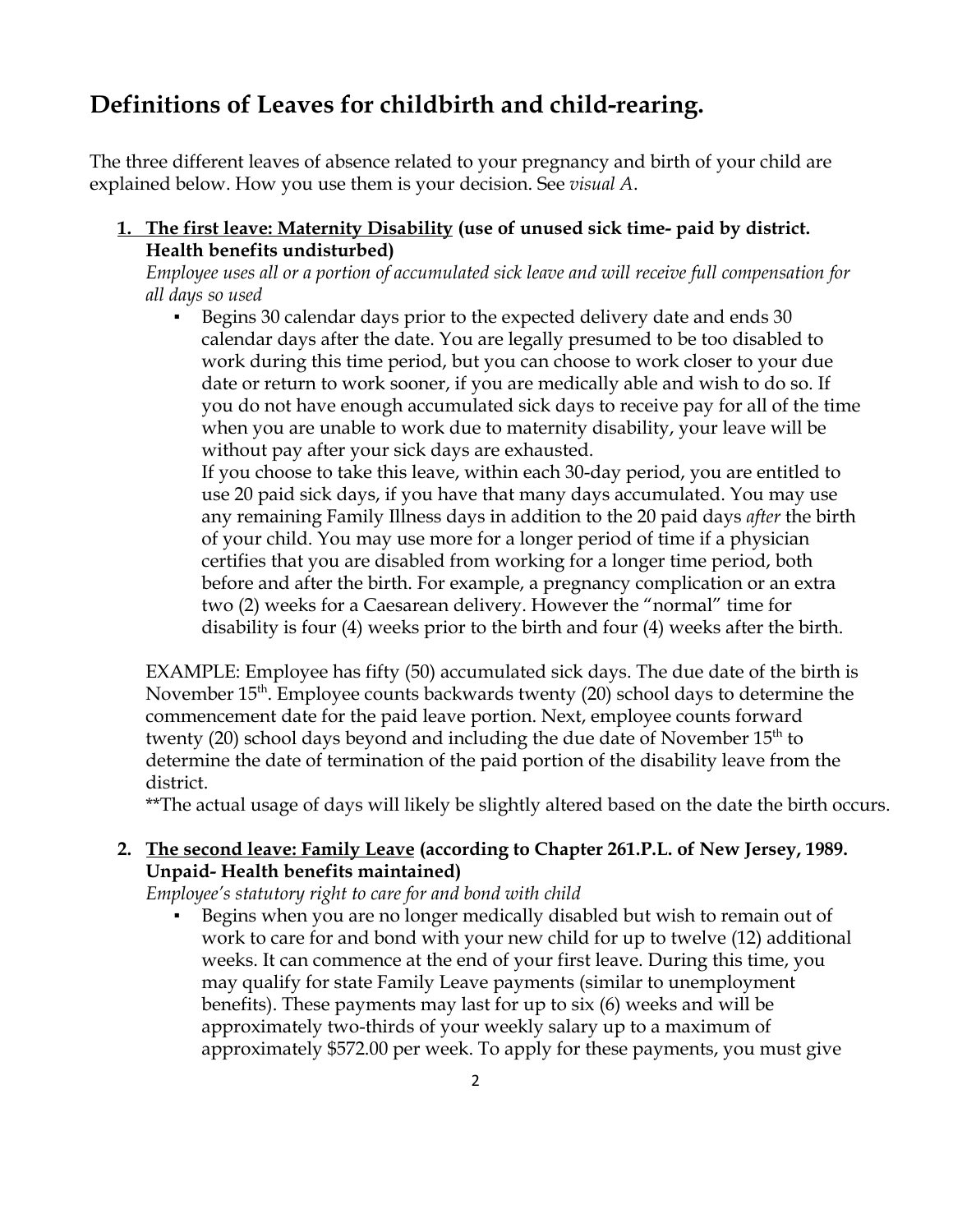your employer thirty (30) days advance notice of your due date and you must apply to the state within 30 days after the family leave begins. You may request the necessary forms from your employer (Donna Cook- Payroll Bookeeper) now so you will have them for later use. If you choose to *not* use your contractual (third) leave, you return to work at the completion of this period. NOTE: Family leave benefits freeze over the summer. For example, if your Family leave days commenced on June  $1<sup>st</sup>$ , you would use four (4) weeks for the month of June, "freeze them" over the summer and resume your remaining eight (8) weeks starting September 1<sup>st</sup>.

#### **3. The Third Leave: Child-Rearing under our Association's contract (unpaid, Health insurance no longer paid for by Board)**

*Employee's contractual right to extend child-rearing and bonding* 

Begins immediately after the completion of the statutory Family Leave of absence and is a period of time wherein the employee continues to be away from her teaching post and <u>does not receive salary or Board-paid health</u> insurance for such absence. You have an option to purchase health insurance at the Board's group rate under COBRA, a federal law. The Board's Secretary will supply you with the necessary forms. This portion of the total leave may continue for the full term stipulated in the contract  $(24 \text{ months})$  or may be for a lesser period of time provided that the teacher's request to return to her post does not substantially interfere with the educational process. Generally, this has been determined as September, January, February and March as feasible, non interrupted return periods.



*Visual A*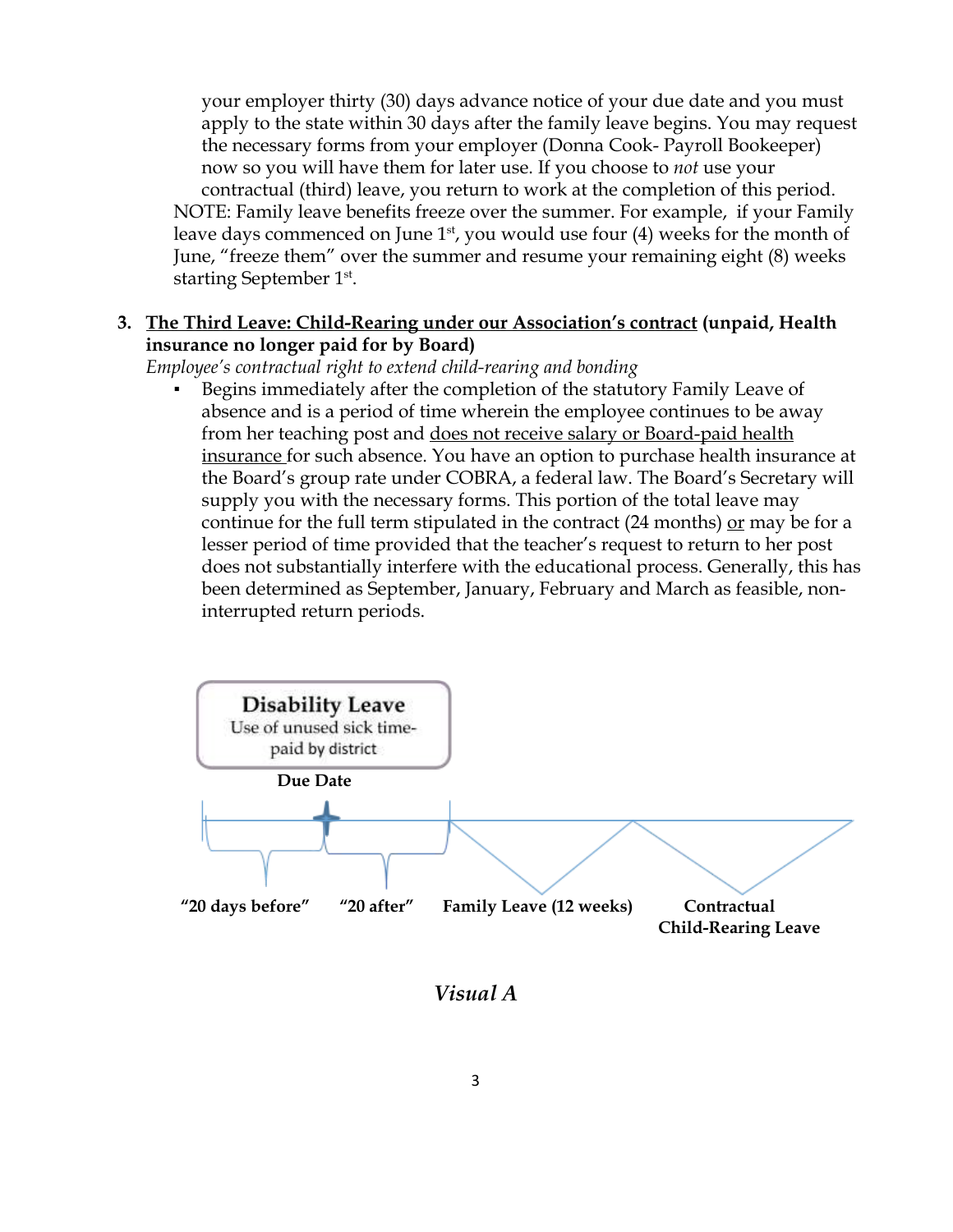# **Hypotheticals**

#1- Employee has 40 available sick days, with a due date of October 15<sup>th</sup> and would like to return in March.



#2- Employee has 40 available sick days, with a due date of April 15<sup>th</sup> and would like to return January 1st.



4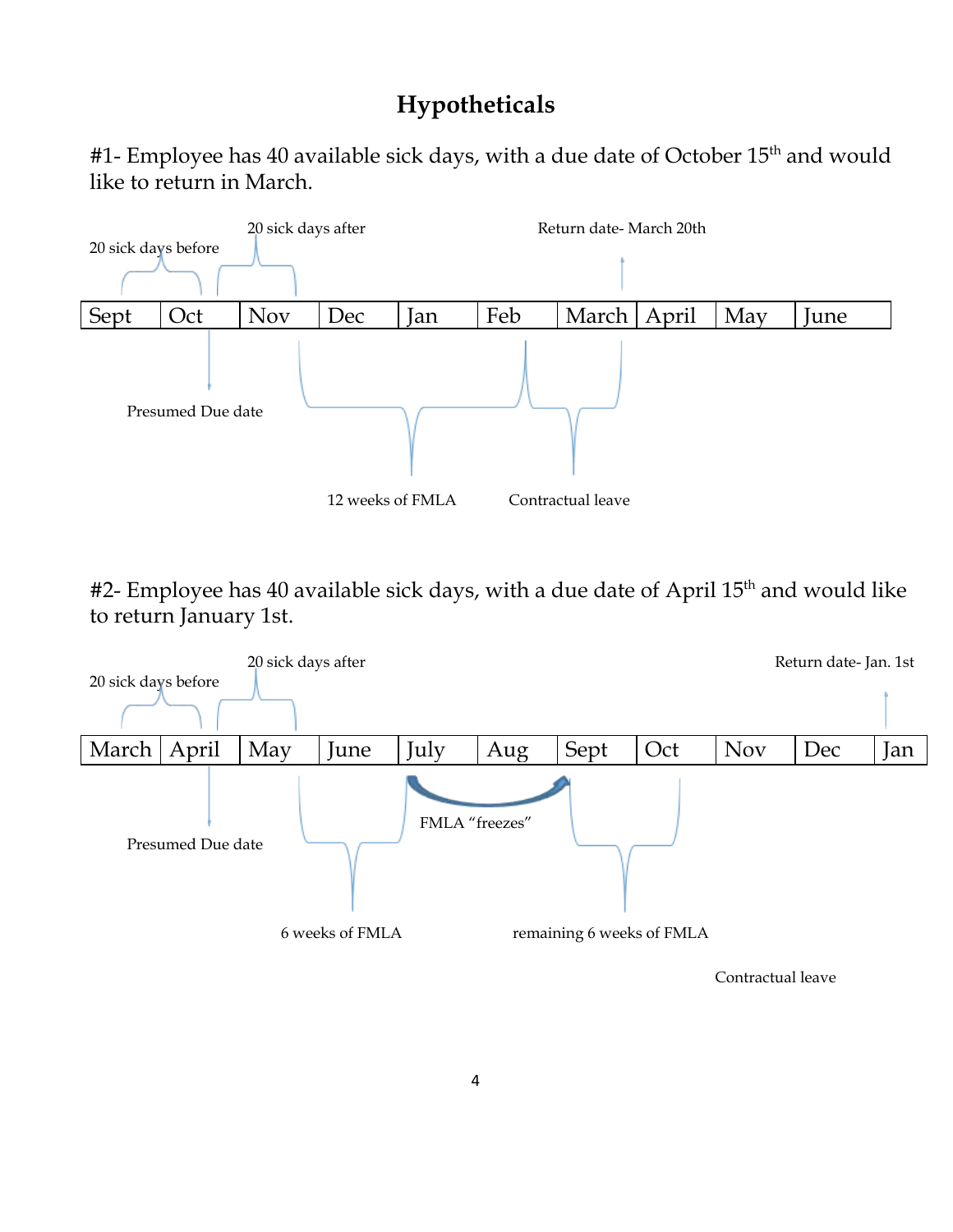$#3$ - Employee has 40 available sick days, with a due date of July 15<sup>th</sup> and is planning on returning the following September.



 $#4$ - Employee has 40 available sick days, with a due date of January  $15<sup>th</sup>$  and is only returning at the completion of FMLA for the sake of getting health benefits over the summer. She does not have to return in May but can return in September.

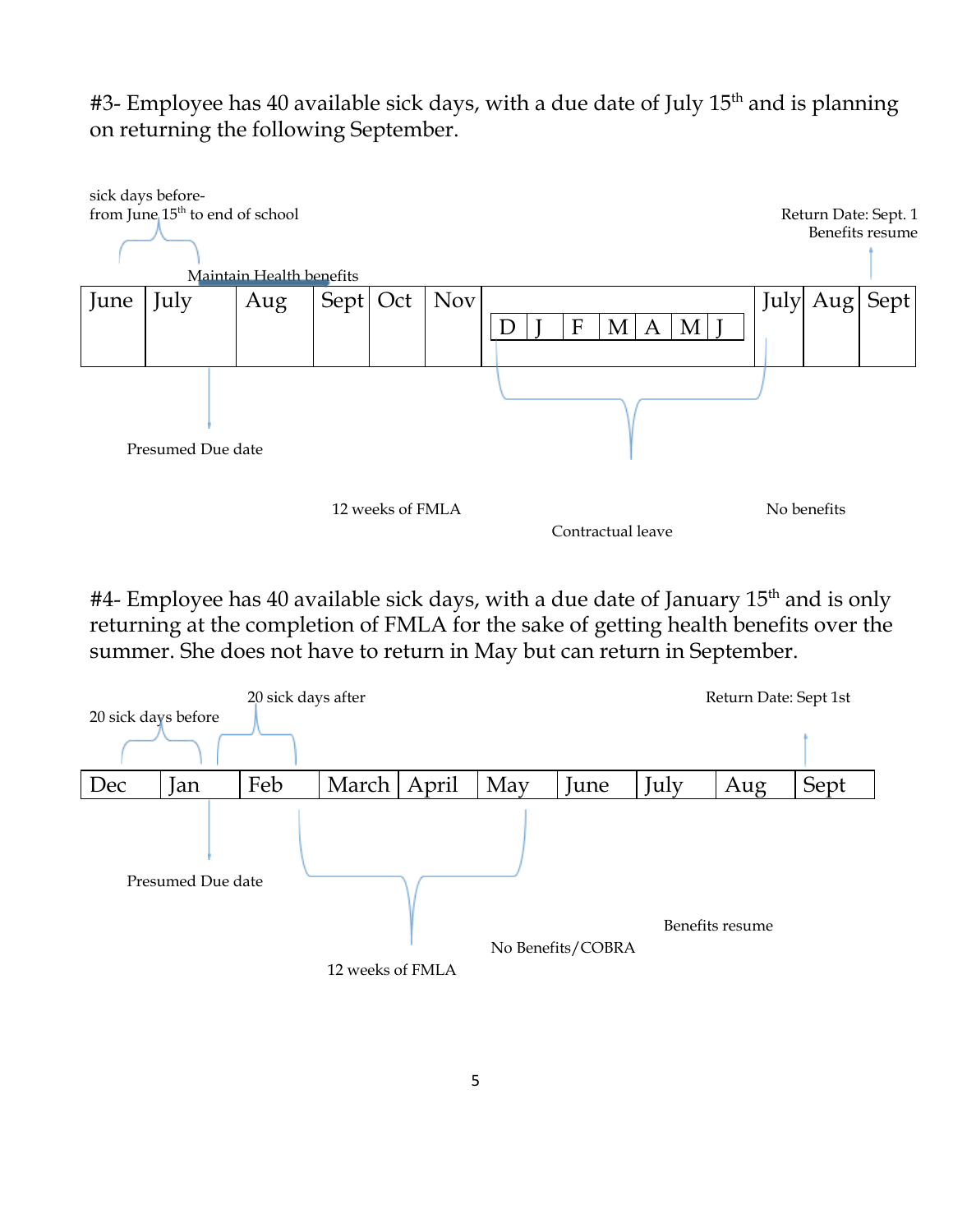1

These are common questions that may not be addressed by the contract but are either statutory or Board policy. Just as every pregnancy is different, every maternity leave is different depending on due date, time of leave, etc… Please refer to these for guidance and make an appointment to discuss with the VEA maternity representative. All matters will be kept confidential.

#### **\* What should I do first when planning my maternity leave?**

As a courtesy, you should verbally tell your building principal and/or subject supervisor when you are ready to start sharing the news. Submit a formal letter to the Superintendent notifying him/her of your estimated due date provided to you by your physician, the beginning and end dates of your leaves and the date you plan on returning. The earlier you submit a letter, the more options for your replacement the Board is likely to have. However, the latest you can submit your letter is sixty (60) days before your leave commences. See sample letters.

\* **Instead of dividing up my 40 sick days for phase 1 of my leave into 20 days**  *before* **and 20** *after* **my due date, can I customize them? For example, use 10 days before the birth and 30 days after?** No. You can minimize how many total unused sick days you take, i.e. only take 10 days before but you cannot customize them to use more than 20 days after the actual birth.

## **\*What constitutes an extension and is it possible to put a later return date and request to return earlier than expected?**

- An extension is made if you decide to change your return date that was previously approved by the BOE. If you choose to change that initial date that would be deemed an extension.
- Yes, you can put a later date as your return in your initial letter and request to return earlier with the approval of the Superintendent.

## **\*What happens to my days if I deliver earlier than the estimated due date that**

**the doctor predicted**? If the baby arrives earlier than the anticipated due date, the rest of the "20 days before" will not be used. The "20 days after" will begin the next day.

#### **\* When I return from work after taking leave, do I still move up to the next**

**step?** Refer to the contract Article 15 Section 6 regarding increment. If you are absent for 90 or less school days, you will receive regular increment. If you are absent for more than 90 school days but less than 135 days, you will receive 1/2 of the regular increment. If you are absent for 135 school days or more, you will not receive any increment.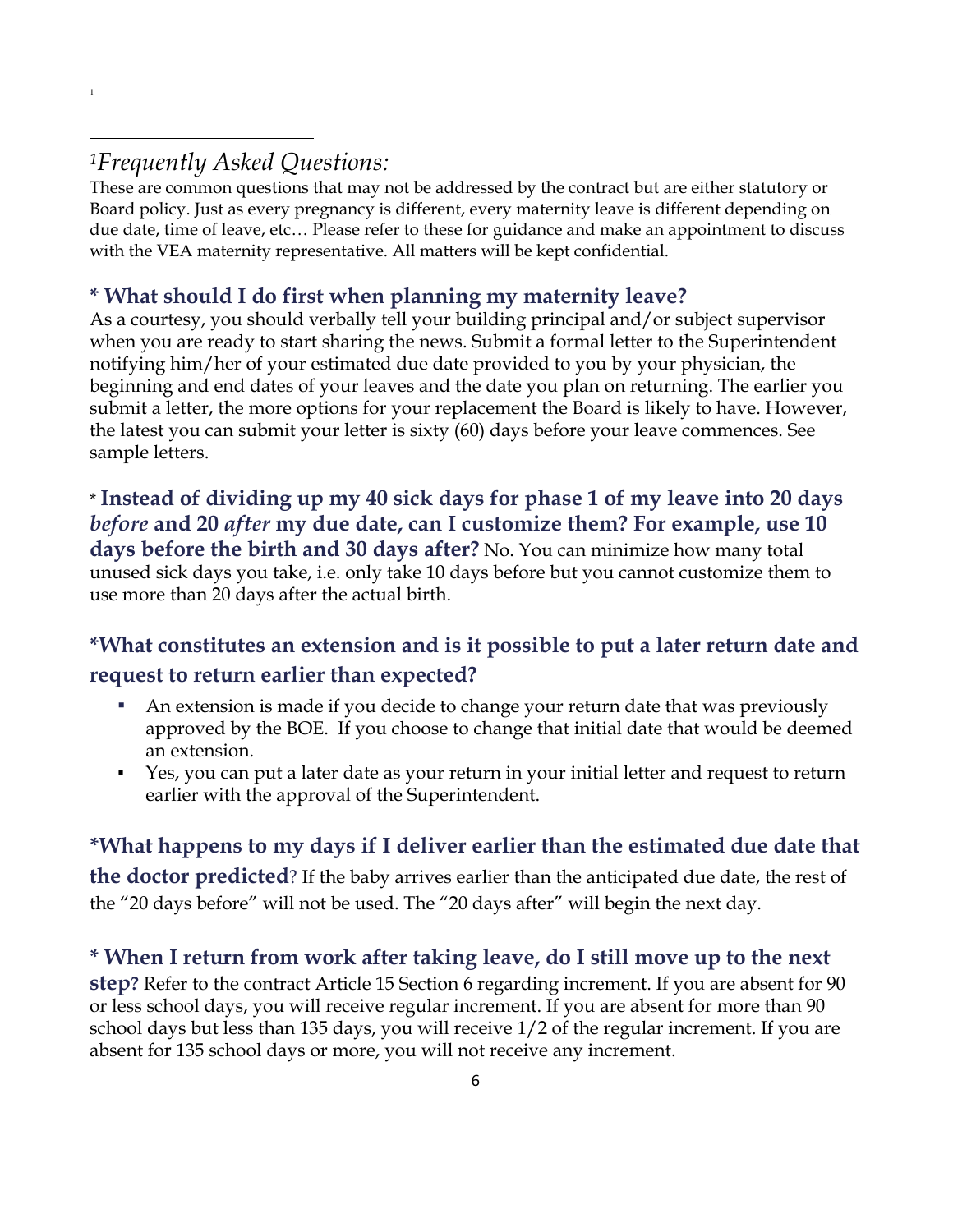#### **\*Since we now share the Health care premium cost with the Board, do I still have to pay while I am on Family Leave?**

Yes, you do still have to pay. You will pay retroactively when you return in monthly installments. The back deduction is spread out over twelve (12) weeks. If you'd rather pay the back deduction in another way, you can notify Donna Cook and pay upfront (while on leave) or retroactively in one lump sum when you return.

**Reminder:** That payment is in addition to whatever percentage you are paying for the current coverage as well.

#### **\*What needs to be done after I have my baby so that the baby is covered by my health insurance?**

Advise the Board office (Cheryl Nardino) of the baby's name and date of birth.

## **\*After the FMLA time expires and I am still on maternity leave how do I apply for Cobra?**

- The BOE automatically notifies COBRA after your 12 weeks of FMLA coverage are completed.
- You will be mailed the paperwork from Amerihealth and it is your decision if you choose to complete the forms and mail them back.
- YOU DO NOT NEED TO NOTIFY the Board office if you choose Cobra, but it is the employee's responsibility to mail the forms in to Amerihealth.

**\*As I plan to return after my maternity leave, when will my insurance be reinstated? Is there anything I need to do prior to my return?** Your insurance will be reinstated the day you return to work. If you have a claim for the baby prior to a new insurance card, submit it to Amerihealth.

**\*If I am on maternity leave through the end of the school year beyond the 12 weeks of FML and plan on returning as of September 1st, when is my insurance reinstated?** Insurance will be reinstated the first day you return back to work.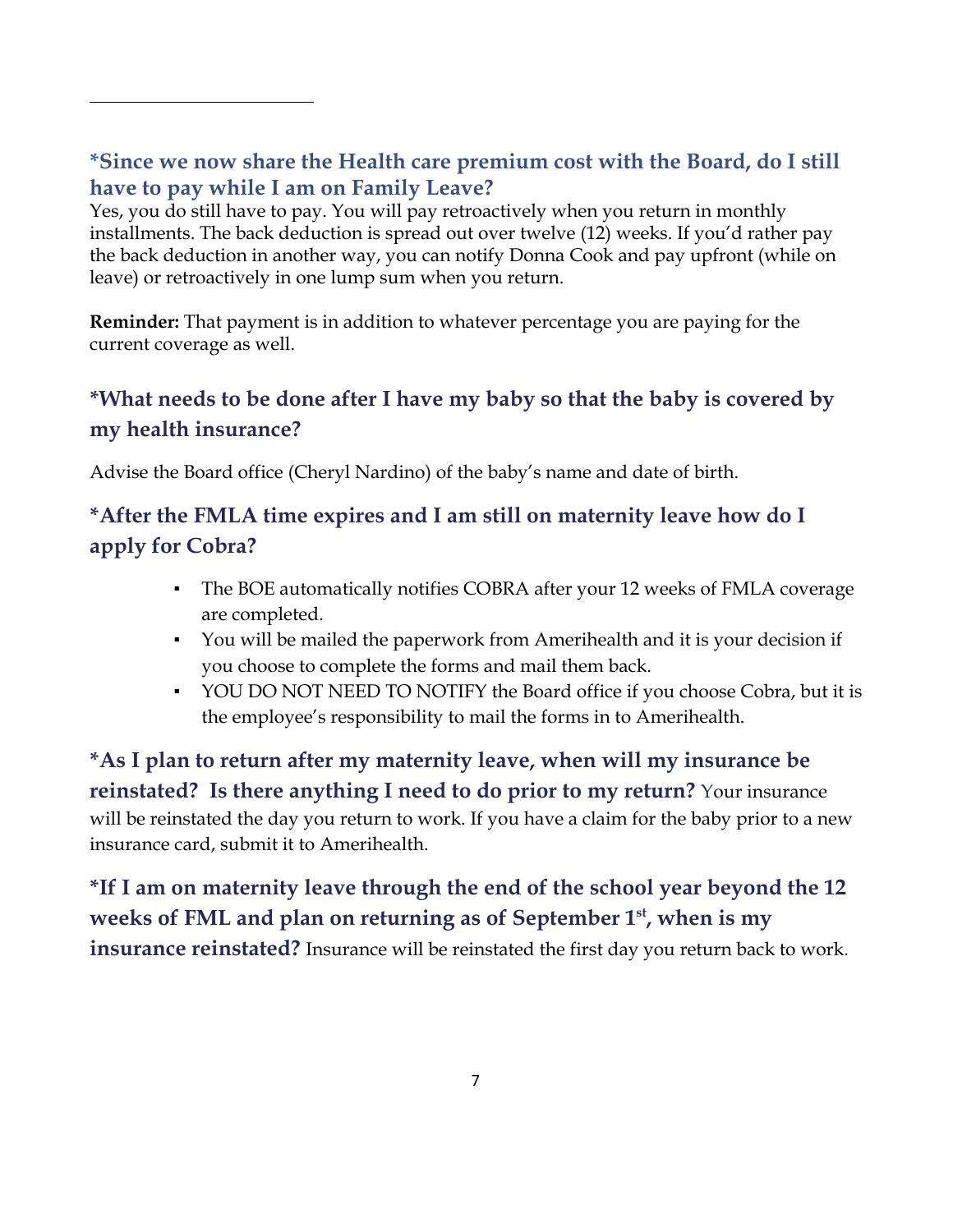**\*Upon returning from my maternity leave, what are the guidelines followed for sick days, personal days, etc.? Are they contingent upon when you return and how long your leave is?** You will receive the same number of days as all staff

#### **\*If I have a baby in the month of July or August, what days am I permitted to use?**

Since State law requires your "20 before" and "20 after" days to be within 30 calendar days of the birth, you are permitted to either use the days in September or June, whichever is within 30 calendar days. For example, a July  $12<sup>th</sup>$  birth date will allow the employee to use the last couple of weeks in June but none in September. An August  $12<sup>th</sup>$  birth date will allow the employee to use the first couple of weeks in September but none in June. An employee whose child is born on August 1st will not be permitted to use *any* days as school will not be in session 30 days before *or* 30 days after.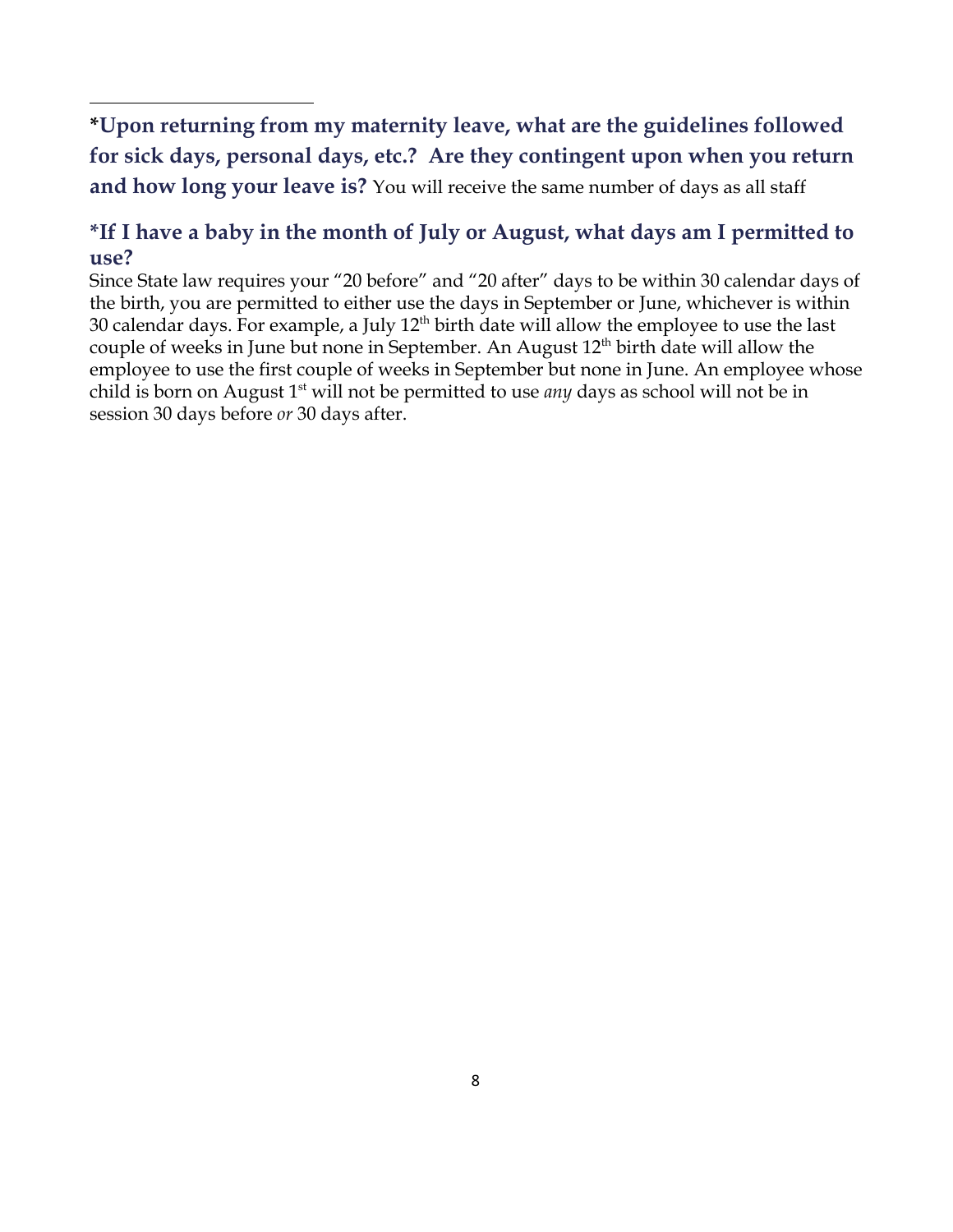*For Your Information...* 

#### **The Family Medical Leave Act (FMLA)**

[http://lwd.state.nj.us/labor/fli/content/fli\\_fact\\_sheet.html](http://lwd.state.nj.us/labor/fli/content/fli_fact_sheet.html)

<http://www.state.nj.us/lps/dcr/law.html#FLA>

It is the employee's responsibility to fill out all parts of the application. Part D will be filled out by Donna Cook (Payroll Bookeeper) after your "20 days after." It is also the employee's responsibility to mail the FML act information to the state of NJ. Do not send your information to the board office to mail out.

#### **Disability Insurance**

**▪** If you have disability insurance through Prudential, contact them before you decide on when your maternity leave will commence & terminate to find out exactly how long you will be paid for & how much. If you work up until the delivery date, you will be compensated for 2 weeks less than if you took off the 2 or more weeks prior.

#### **Medical Coverage Issues**

- **▪** If you deliver at St. Barnabas, please be aware that none of the anesthesiologists are part of AmeriHealth, but are 100% covered because St. Barnabas is in network. AmeriHealth is responsible for the entire bill. You may still receive a bill that AmeriHealth denied because it was submitted immediately by NJ Anesthesia. Please contact Grinspec and have them follow up with AmeriHealth to pay the entire bill. You should not have to chase after them to pay this bill.
- **▪** Cobra does not cover Delta Dental Insurance.

#### **Pension**

- **▪** IMPORTANT NOTE: While you are entitled to take 24 months as per our contract, if you do not pay into the pension for more than 24 months, you fall out of the system and will be considered a "new hire" and will be placed on Tier 5 when you return. [TPAF Requirements & Hire Date Tier Chart](http://www.nj.gov/treasury/pensions/pdf/sc0853-pers-tpaf-tier-chart.pdf)
- You can buy back part of the time you were on leave for pension calculation. Consult the link to the TAPF website. <http://www.state.nj.us/treasury/pensions/>